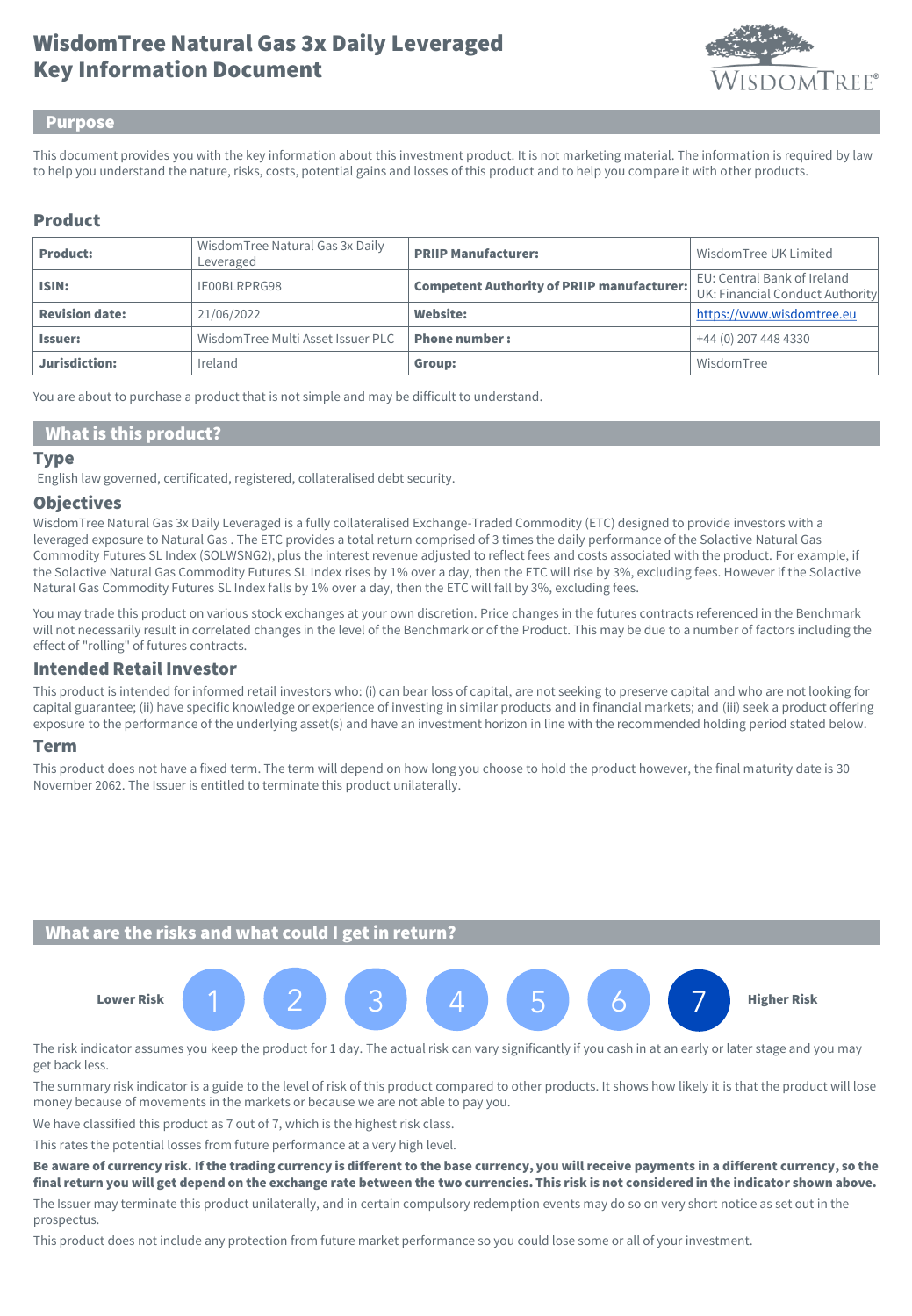# Key Information Document WisdomTree Natural Gas 3x Daily Leveraged



## Performance Scenarios

| Recommended holding period: 1 day |                                      |                         |  |  |
|-----------------------------------|--------------------------------------|-------------------------|--|--|
| Investment \$10,000               |                                      |                         |  |  |
| <b>Scenarios</b>                  |                                      | If you exit after 1 day |  |  |
| <b>Stress scenario</b>            | What you might get back after costs  | \$-                     |  |  |
|                                   | Average Annual Percentage Return (%) | $-100.00\%$             |  |  |
| Unfavorable Scenario              | What you might get back after costs  | \$-                     |  |  |
|                                   | Average Annual Percentage Return (%) | ۰                       |  |  |
| <b>Moderate Scenario</b>          | What you might get back after costs  | \$8,424                 |  |  |
|                                   | Average Annual Percentage Return (%) | $-15.76%$               |  |  |
| <b>Favourable Scenario</b>        | What you might get back after costs  | \$0                     |  |  |
|                                   | Average Annual Percentage Return (%) | $-100.00\%$             |  |  |

This table shows the money you could get back over the recommended holding period, under different scenarios, assuming that you invest 10,000USD.

The scenarios shown illustrate how your investment could perform. You can compare them with the scenarios of other products.

The scenarios presented are an estimate of future performance based on evidence from the past on how the value of this investment varies, and are not an exact indicator. What you get will vary depending on how the market performs and how long you keep the investment/product.

The stress scenario shows what you might get back in extreme market circumstances, and it does not take into account the situation where we are not able to pay you.

The figures shown include all the costs of the product itself, but may not include all the costs that you pay to your advisor or distributor. The figures do not take into account your personal tax situation, which may also affect how much you get back.

Market developments in the future cannot be accurately predicted. The scenarios shown are only an indication of some of the possible outcomes based on recent returns. Actual returns could be lower.

# What happens if WisdomTree Multi Asset Issuer PLC is unable to pay out?

The Issuer is a special purpose company. In case of a default by the Issuer, any claims made against the Issuer will be satisfied in order of the priority of payments set out in the conditions of the product. If the net proceeds from the enforcement of the secured property relevant to the product are not sufficient to meet all obligations and make all payments then due in respect of the securities, the obligations of the Issuer in respect of such securities will be limited to the net proceeds of realisation of the relevant secured property. In these circumstances you may suffer a loss if you cannot realise the full value of your investment.

#### What are the costs?

The Reduction in Yield (RIY) shows what impact the total costs you pay will have on the investment return you might get. The total costs take into account one-off, ongoing and incidental costs.

The amounts shown here are the cumulative costs of the product itself for one holding period. The figures are estimates and may change in the future.

## Costs over time

The person selling you or advising you about this product may charge you other costs. If so, this person will provide you with information about these costs, and show you the impact that all costs will have on your investment over time.

| Investment \$10,000    | If you exit after 1 day |
|------------------------|-------------------------|
| <b>Total costs</b>     | \$0.96                  |
| Impact on return (RIY) | $-0.01\%$               |